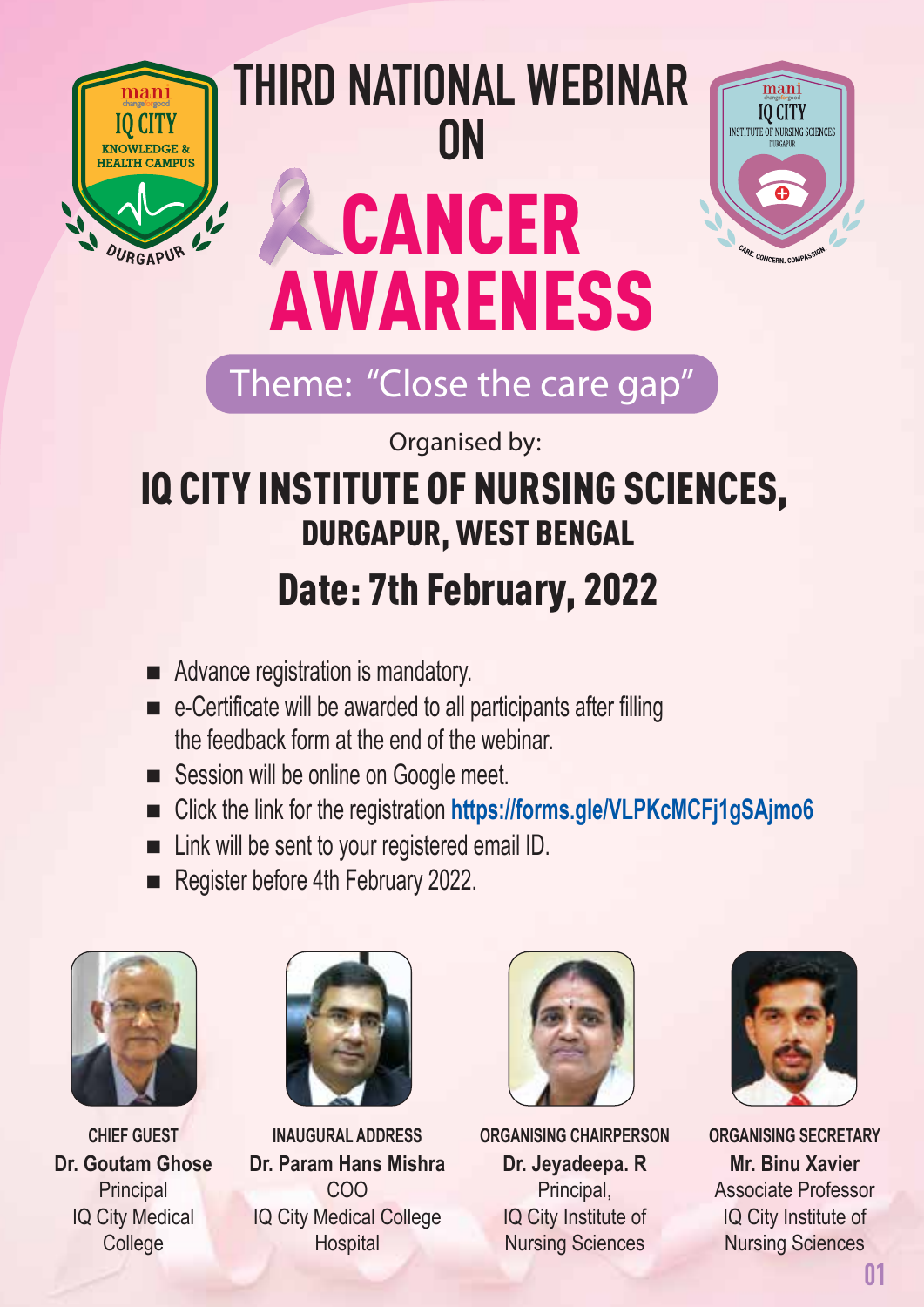To mark World Cancer Day 2022, IQ City Institute of Nursing Sciences is organising a national Webinar themed **"Close the Care Gap"**. Cancer is the one of the most serious concerns among all age groups across the country and world. It creates a huge burden on the patient as well as family in terms of money, energy, and time.

Breast cancer and cervical cancer are most prominent among females of reproductive age in India. The aim of this webinar is to create awareness of breast cancer and cervical cancer among nursing students & health care professionals for disseminating the knowledge to the general public to make them aware about cancer prevention, treatment, and rehabilitation to build a productive nation.

### **Objectives**

At the end of the webinar participants will be able to:-

- Determine the significance of breast and cervical cancer.
- Identify the risk and challenges of screening of breast and cervical cancer.
- Explain readily available treatment modalities to tackle the cancer.
- Describe holistic and rehabilitative care by nursing personnel.
- Enumerate the roles & responsibilities of family and community to '**Close the care gap'**.

### **Target Group:**

● Nursing Students UG/PG ● Nursing officers/Staff Nurses ● Faculties

### **PATRONS**

**SPEAKERS**

### **Shri Sanjay Jhunjhunwala**

President, IQ City Foundation

**Shri Francis Antony** Director, IQ City Foundation







**Dr. Abhishek Shankar Dr. Jeyadeepa. R Prof. Kripa Angeline. A Dr. Sivasankari Mrs. Krishnaveni R AIIMS, Patna IQINS MGMCRI, SBV, Puducherry BHU, Varanasi AIIMS, Patna**



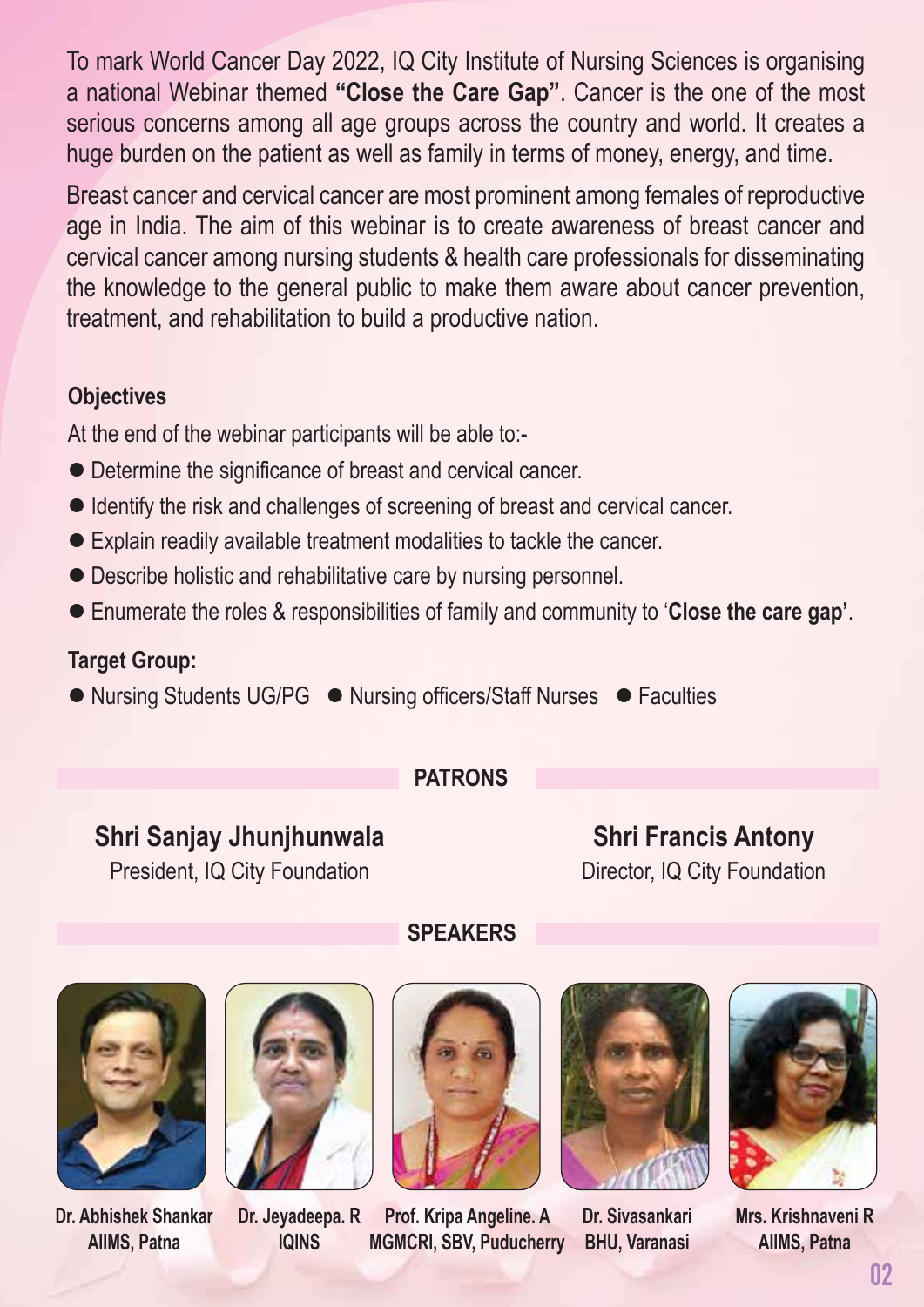# **IQ CITY INSTITUTE OF NURSING SCIENCES DURGAPUR, WEST BENGAL**

# **THIRD NATIONAL WEBINAR**

**ON**

# CANCER AWARENESS

## Theme: "Close the care gap"

**DATE: 07.02.2022 Schedule**

Inaugural Session

| <b>TIME</b> | <b>EVENT</b>                                                     | <b>DIGNITARIES</b>                                             |
|-------------|------------------------------------------------------------------|----------------------------------------------------------------|
| 9.30 am     | Joining of all the participants<br>through Google Meet & Pretest |                                                                |
| 9.35 am     | Prayer<br>song                                                   | 3rd year B.Sc Nursing<br>students of IQINS                     |
| 9.40 am     | Welcome<br>address                                               | Mrs. Elavarasi. R<br>Professor, IQINS                          |
| 9.42 am     | Unveiling the theme of<br>World Cancer day 2022                  | Dr.Jeyadeepa. R<br>Principal, IQINS                            |
| 9.45 am     | Inaugural<br>speech                                              | Dr. Param Hans Mishra, COO<br>IQ City Medical College Hospital |
| 9.50 am     | Address by the<br><b>Chief Guest</b>                             | Dr. Goutam Ghose<br>Principal, IQCMC                           |
| 9.55 am     | Declaration of result<br>(Poster competition)                    | Dr. Jeyadeepa. R<br>Principal, IQINS                           |
| 10.00 am    | Vote of<br>thanks                                                | Ms. Tintu Annie Mathew<br>Asso. Professor, IQINS               |